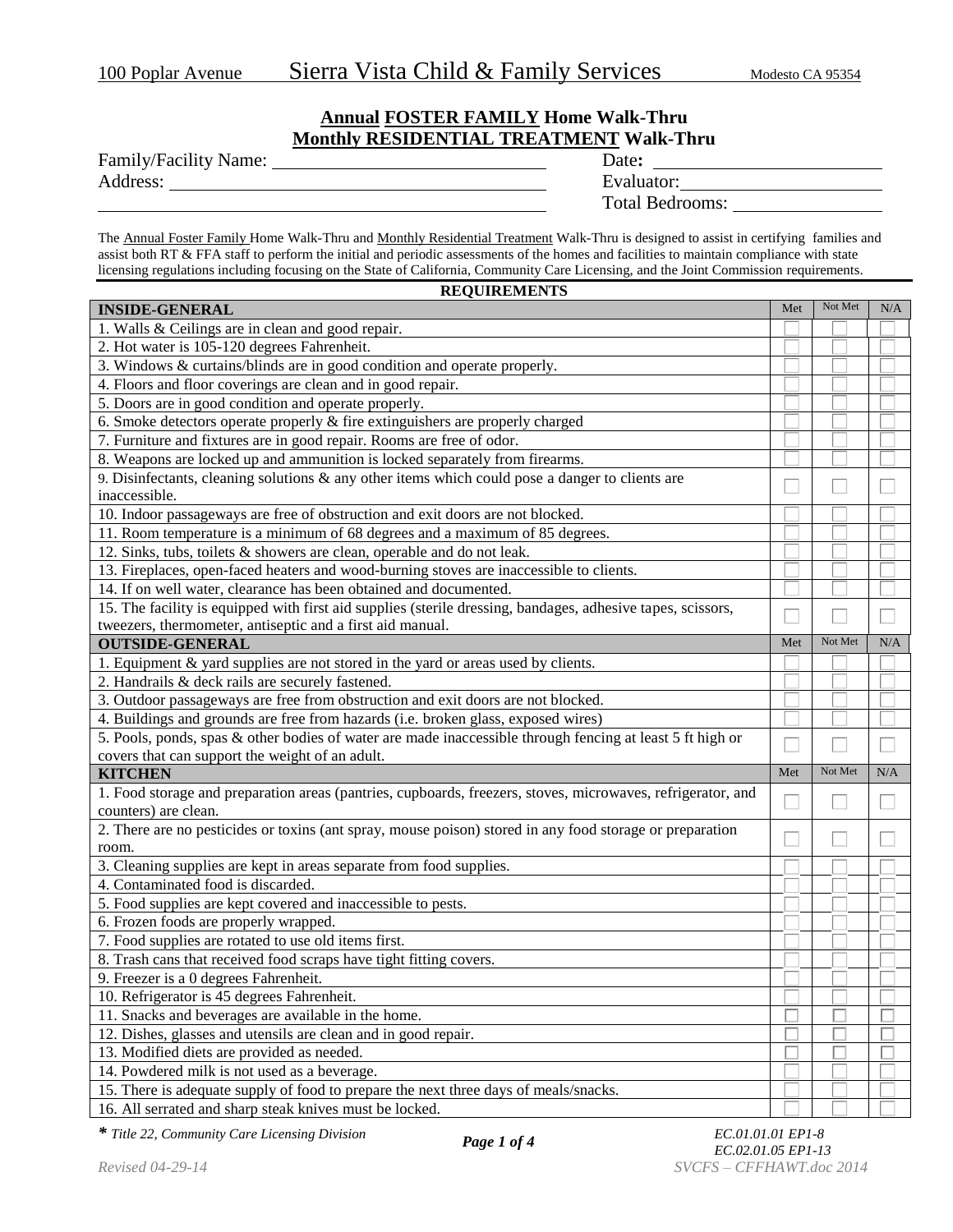17. Infants younger than 7 months of age are held during bottle feeding.

| <b>CLIENT ROOMS</b>                                                                                           | Met    | Not Met | N/A       |
|---------------------------------------------------------------------------------------------------------------|--------|---------|-----------|
| 1. Sheet, pillows cases, mattress pads, blankets & bedspreads are clean and in good shape.                    |        |         |           |
| 2. Mattresses are comfortable and in good repair.                                                             |        |         |           |
| 3. There is adequate dresser and closet space.                                                                |        |         |           |
| 4. Clothes in dressers and closet are clean.                                                                  |        |         |           |
| 5. There are no more than 2 children to a room unless an exception has been granted.                          |        |         |           |
| 6. Children of the opposite sex do not share a room unless under the age of 5.                                |        |         |           |
| 7. Children's rooms are not used for other purposes                                                           |        |         |           |
| (i.e. to store items, as laundry rooms, as passageways, etc.)                                                 | Ш      |         |           |
| 8. Family members do not share a room with an adult unless they are under age 2.                              |        |         |           |
| 9. Linen is changed at least once a week and more often if necessary. There is a sufficient supply of linens  |        |         |           |
| to permit changing weekly or more often as needed.                                                            | $\Box$ |         |           |
| 10. Bunk beds have rails on the upper tier, have no more than 2 tiers and are not used by children under 5    |        |         |           |
| or by children unable to climb into them unassisted.                                                          | $\Box$ |         | L         |
| 11. Maintain the existence of a properly operating door in client's bedroom.                                  |        |         |           |
| 12. Maintain at least one operable window or door that ensures safe, direct, emergency exit to the outside.   |        |         |           |
| $*89387(q)$                                                                                                   | П      | П       |           |
| 13. Verify that a functioning smoke detector is installed in the hallway(s) in each sleeping area in the      |        |         |           |
| home, LS. 04.01.30 EP5 [ILSP Section 'B']. The smoke detectors shall be audible in each bedroom or            | П      |         |           |
| sleeping room and installed in at least each floor level. *89387 (p)                                          |        |         |           |
| <b>CLIENT RECORDS</b>                                                                                         | Met    | Not Met | N/A       |
| 1. Client records are not accessible to unauthorized persons.                                                 |        |         |           |
| 2. Clients files contain required records.                                                                    |        |         |           |
| 3. Information in client files is updated as needed.                                                          |        |         |           |
| 4. Copies of exception for clients are on file.                                                               |        |         |           |
| 5. Needs and Service plans are updated with placement party involved as required.                             |        |         |           |
| 6. Client cash records are current and balanced. All cash is safeguarded.                                     |        |         |           |
| 7. Personal property list is updated with additions and deletions.                                            |        |         |           |
| 8. Loans to clients are documented.                                                                           |        |         |           |
| <b>FOSTER PARENT (FP) &amp; RESIDENTIAL TREATMENT (RT) FACILITY RECORDS</b>                                   | Met    | Not Met | N/A       |
| 1. Items that expire (first aid, driver license, etc.) are updated and kept current. (FP)                     |        |         |           |
| 2. Continuing education and training are documented. (FP)                                                     |        |         |           |
| 3. Exceptions/exemptions are maintained in file. (FP)                                                         |        |         |           |
| 4. Fingerprints and child abuse index are submitted within 4 days of presence in the home for                 |        |         |           |
| family members over the age of 18. $(FP)$                                                                     | н      |         |           |
| 5. Individuals without fingerprint clearance (friends, family, volunteers, and neighbors) are not             |        |         |           |
| used as back-up caregivers. (FP)                                                                              |        |         |           |
| 6. Certificate of Approval is available. (FP & RT)                                                            |        |         |           |
| 7. Fire Drill Evaluation log, (EC.02.03.03 EP1-6, ILSP Section 'E') and Emergency Disaster                    |        |         |           |
| Plan, (LIC 610A) are available. (FP $\&$ RT)                                                                  | $\Box$ |         |           |
| 8. Emergency Plan & Procedures *[regulation 89323(a)] are conducted every 6 months and at the time of         |        |         |           |
| new placements and records of the drills are available, (SVCFS EPP.doc). (FP & RT)                            | $\Box$ | □       | □         |
| <b>CLIENT OBSERVATION</b>                                                                                     | Met    | Not Met | $\rm N/A$ |
| 1. Caregiver follows an observation and reporting plan to ensure that each client's physical, mental,         |        |         |           |
| emotional and social needs are met.                                                                           | □      | □       | □         |
| 2. Deterioration in client's condition is reported to the client's physician and/or other appropriate parties | □      | П       | $\Box$    |
| and documented in the client's file.                                                                          |        |         |           |
| 3. Needs and Service Plans are updated to address changed in clients needs.                                   |        |         |           |
| 4. Caregiver is familiar with the information in the Needs and Service plan.                                  |        |         |           |
| 5. Reportable incidents are reported to licensing within 7 days.                                              |        |         |           |
| 6. Written reports are sent to licensing within 7 days.                                                       |        |         |           |
| 7. Incidents are reported to client's authorized representative as required.                                  |        |         |           |
| <b>VEHICLES</b>                                                                                               | Met    | Not Met | $\rm N/A$ |
| 1. Vehicles used to transport clients are maintained in safe operating condition.                             |        |         |           |

*\* Title 22, Community Care Licensing Division EC.01.01.01 EP1-8*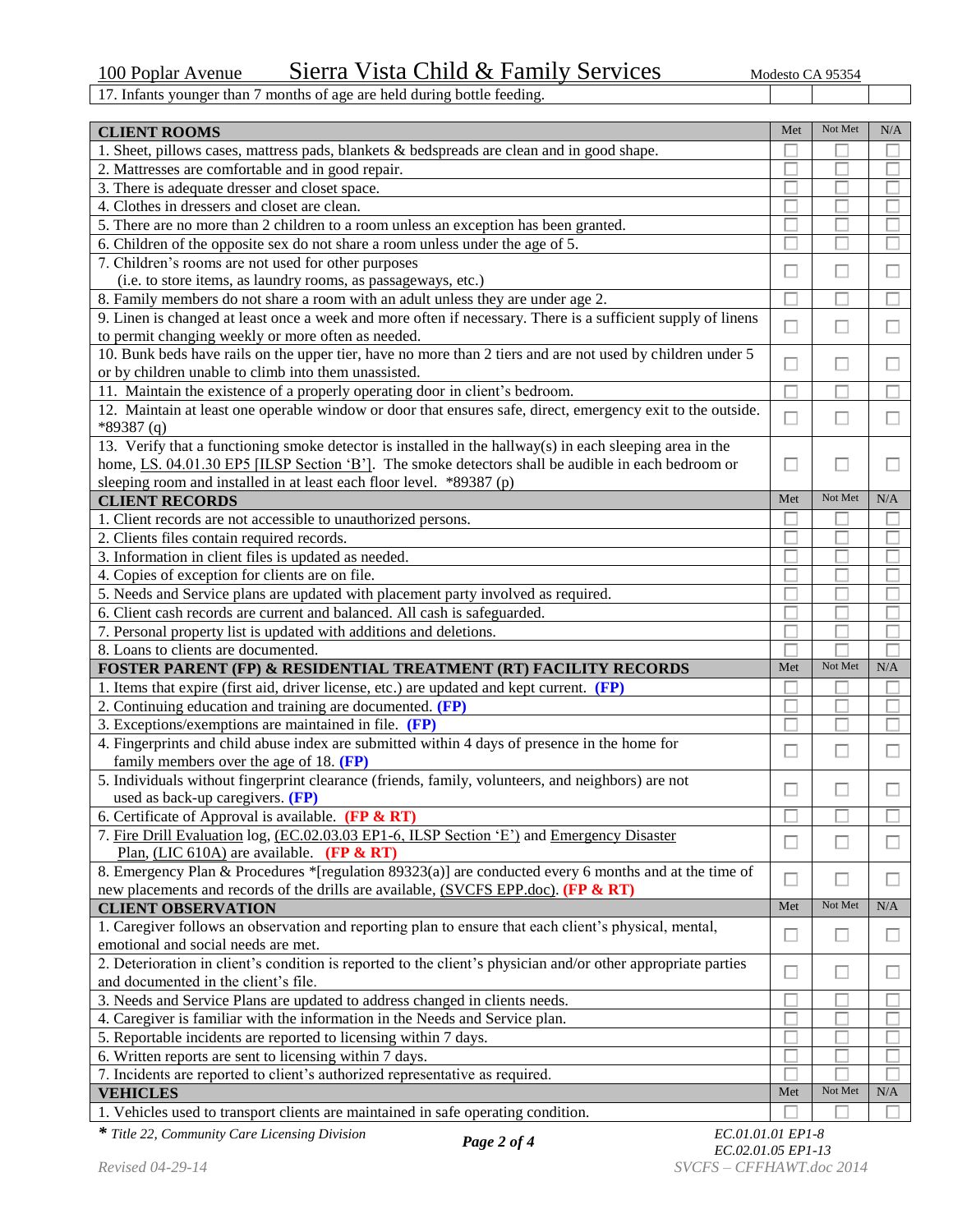| Sierra Vista Child & Family Services<br>100 Poplar Avenue                                                | Modesto CA 95354 |  |
|----------------------------------------------------------------------------------------------------------|------------------|--|
| 2. Infants are secured in regulation car seats.                                                          |                  |  |
| 3. Children less than 80 lbs, between 2 and 8 years old, or children with disabilities that prevent them |                  |  |
| from sitting unassisted, are secured in a regulation car seat or harness.                                |                  |  |

4. Children over 80lbs and older than 8 years of age are secured in the vehicle car seat belt.

| PERSONAL RIGHTS                                                                                            | Met | Not Met | N/A |
|------------------------------------------------------------------------------------------------------------|-----|---------|-----|
| 1. Children are accorded dignity in their relationships with the foster family.                            |     |         |     |
| 2. Children are free from corporal punishment, infliction of pain, humiliation, intimidation, ridicule,    |     |         |     |
| coercion, threat, mental abuse or other actions of a punitive nature including but not limited to;         |     |         |     |
| interference with daily living functions, such as eating, sleeping, toileting, or withholding of shelter,  |     |         |     |
| clothing, medication, or aids to physical functioning.                                                     |     |         |     |
| 3. Exits from rooms and the building are not locked to prevent children from leaving.                      |     |         |     |
| 4. Children are not placed in restraining devices.                                                         |     |         |     |
| 5. Children are allowed visitors unless prohibited by court orders.                                        |     |         |     |
| 6. Children are allowed access to phones to make and receive confidential calls unless prohibited by court |     |         |     |
| order.                                                                                                     |     |         |     |
| 7. Children can send and receive unopened mail unless prohibited by court order.                           |     |         |     |
| 8. Equipment and supplies for personal hygiene are available for clients in sufficient amounts.            |     |         |     |
| 9. Voluntary attendance at religious activities is available to children.                                  |     |         |     |
| 10. Toys, game, books, & recreational and educational material appropriate to the children's ages, mental  |     |         |     |
| and physical development are available.                                                                    |     |         |     |
| 11 Activities are evailable: estimities requiring group interaction, physical and educational estimities   |     |         |     |

| 11. Activities are available; activities requiring group interaction, physical and educational activities,  |     |         |     |
|-------------------------------------------------------------------------------------------------------------|-----|---------|-----|
| leisure time, and instruction in daily living skills.                                                       |     |         |     |
| <b>MEDICATIONS</b>                                                                                          | Met | Not Met | N/A |
| 1. All medication (including over-the-counter medicines, inhalers, & medications stored in the              |     |         |     |
| refrigerator) are locked.                                                                                   |     |         |     |
| 2. Medications are stored at recommended temperatures (room temperature, refrigerated).                     |     |         |     |
| 3. There are no expired medications (including over the counter medicines).                                 |     |         |     |
| 4. Each prescription medication vial has been logged in the Centrally Stored Medication Record.             |     |         |     |
| 5. Destroyed medication to be logged in the Centrally Stored Medication Record.                             |     |         |     |
| 6. There are enough medications left in each vial to order a refill before the current supply runs out.     |     |         |     |
| 7. Medications are given according to prescription instructions.                                            |     |         |     |
| 8. Documentation from a physician is in the client's file regarding the client's ability to determine their |     | L       |     |
| own need for each PRN medication.                                                                           |     |         |     |
| 9. Medication labels are not altered.                                                                       |     |         |     |
| 10. Medications are not transferred from their vials to other containers.                                   |     |         |     |
| 11. Sample medications meet all label requirements except prescription number and pharmacy names.           |     |         |     |
| 12. There are no permanently discontinued medications or medications for former foster children in the      |     |         |     |
| facility.                                                                                                   |     |         |     |

13. There is documentation of contacting the physician when children refuse medication. 14. Syringes are disposed of in a regulation container for sharps.

| <b>CORRECTIONS TO BE ADDRESSED</b> | Date<br>To be Completed | Date<br>Completed |
|------------------------------------|-------------------------|-------------------|
|                                    |                         |                   |
|                                    |                         |                   |
|                                    |                         |                   |
|                                    |                         |                   |

**Foster Parent Signature:** Date: Date: